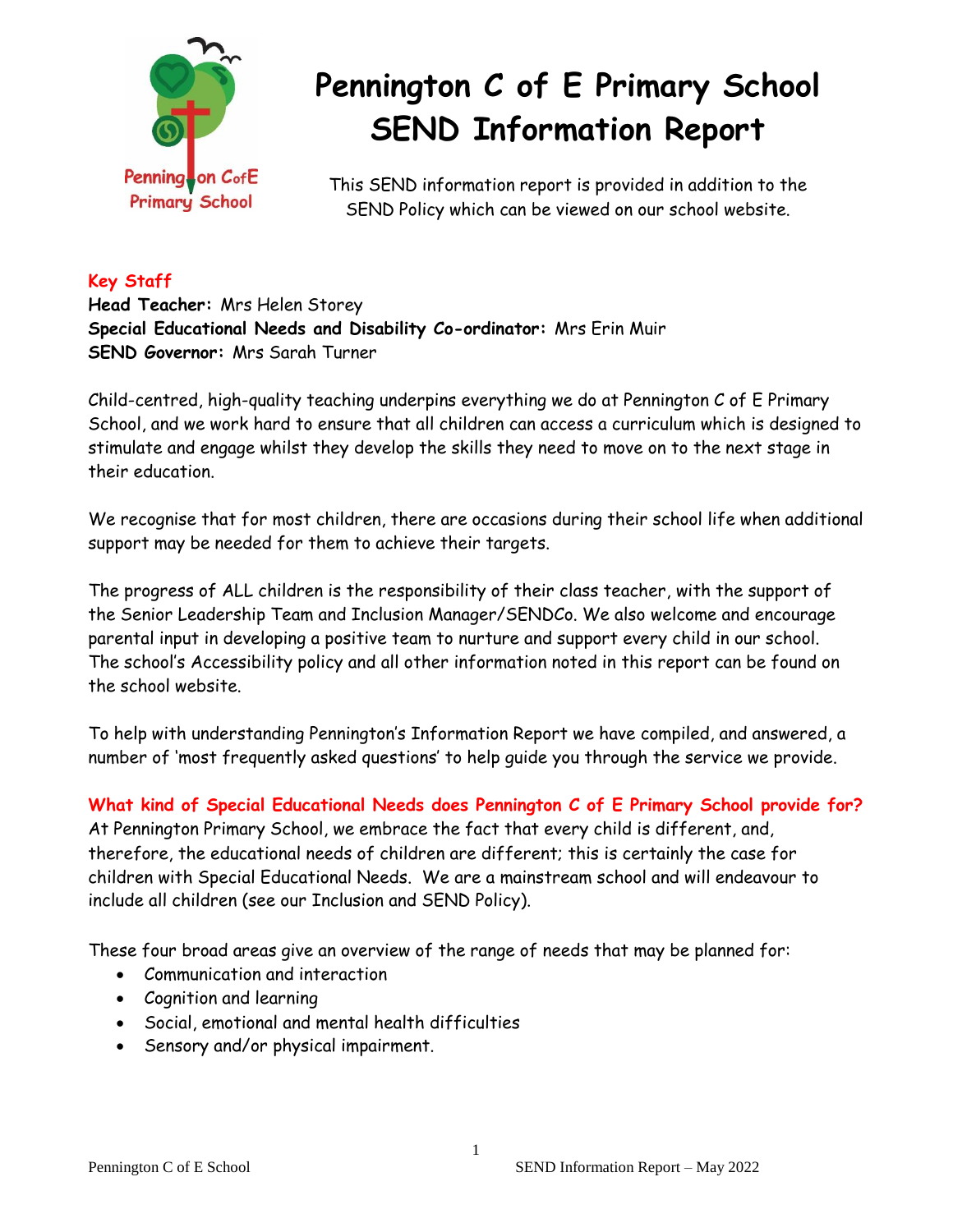The purpose of identification is to work out what action the school needs to take, not to fit a pupil into a category. We identify the needs of pupils by considering the needs of the whole child, which will include not just the special educational needs of the child or young person.

## **How does Pennington C of E Primary School know if children need extra help?**

We know if pupils need help if:

- Concerns are raised by parents/carers, teachers or the child. We have an 'Open Door' policy. Parents can also arrange meetings with the Class Teacher, SENCo and /or Head Teacher
- Limited progress is being made. The school's assessment and tracking system identifies them as working below their age-expected outcomes.
- There is a change in the pupil's behaviour or progress.

# **What should I do if I think my child may have Special Educational Needs?**

- The class teacher is the initial point of contact for responding to parental concerns.
- The class teacher will liaise closely with the SENCo.
- The SENCo can be contacted directly.

# **How will Pennington C of E Primary School support my child?**

- The class teacher is responsible for the education of all children in their class. They plan the education programme for children who have or may have SEN with support from the school's Special Educational Needs Coordinator (SENCo).
- If a pupil needs help in a more specific area then they may be provided with additional adult support in the form of a small focus group or given one-to-one support where appropriate. All additional adult support will complement the work of the teacher.
- Personalised provision will be offered where appropriate through targeted programmes, adapted resources and interventions.
- This will be regularly reviewed by the class teacher, the additional adult supporting the child and the SENCo. The parents and child will be involved in the review. The review will inform future planning and will be recorded by the class teacher with the support of the teaching assistant.

## **How will the curriculum be matched to my child's needs?**

- High quality teaching thorough planning and assessment, which is differentiated for individual pupils, is the first step in responding to pupils who may have Special Educational Needs. Additional intervention and support may be appropriate in some cases. This will enable your child to access a broad and balanced curriculum in line with the National Curriculum.
- Higher Level Teaching Assistants, Senior Teaching Assistants and Teaching Assistants, may be allocated to work with a pupil within a small group or on a one-to-one basis to target more specific needs.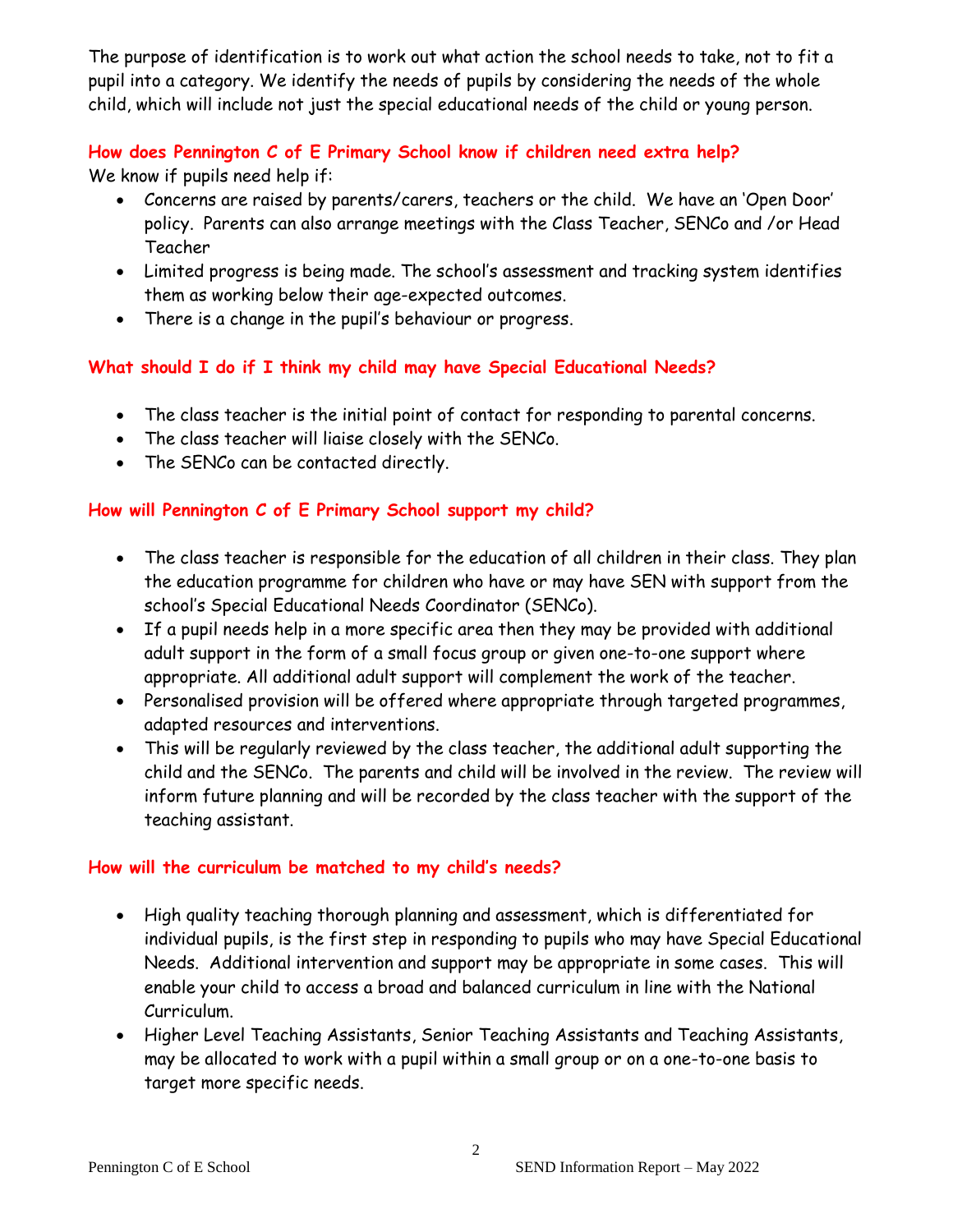#### **How will I know how my child is doing?**

- The progress of each child is carefully monitored and tracked on a regular basis. This is done through regular assessment and observation to inform staff of the next steps.
- In addition to the school's Parent's Evenings, we also have an 'Open Door' policy to enable more informal and frequent conversations with you and your child. You can also arrange to meet with your child's class teacher if you are concerned.
- In some cases a child may need an individual support plan which will be drawn up in consultation with you and your child and will be reviewed regularly. For some children with profound and lifelong needs an Educational Health Care Plan may be requested with advice and support from external agencies.

## **How will you help me support my child's learning?**

- The class teacher may suggest ways of how you can support your child.
- Where appropriate, the school can signpost parents to relevant agencies within the community who can offer further support.
- Cumbria Education Authority's Local offer is available by following the link: <https://localoffer.cumbria.gov.uk/kb5/cumbria/fsd/localoffer.page?familychannel=5> where you can find information and guidance for children and young people with additional educational needs.

#### **What support will there be for my child's overall well-being?**

- Within the Christian environment of our Church of England school, it is our aim, in partnership with parents, staff and governors, for our children to be happy, secure and prepared for life. The well-being of all pupils is supported through our core Christian Values, which are promoted by all, in everything we do: Peace, Trust, Hope, Endurance, Forgiveness, Friendship, Honesty, Thankfulness and Koinonia.
- A wide range of small group interventions are used to support the wellbeing of children and promote positive behaviour.
- All members of staff are readily available for pupils who wish to discuss issues or concerns.
- The school has a school counsellor available for the children.
- The school has a very close liaison with Pennington Church.

#### **Pupils with Medical Needs**

- The school follows the statutory guidance. Medicines are kept in the Head Teacher's room/or refrigerated if necessary. The Head or the class teacher supervises the administration of all medicines.
- An individual pupil may have a Care Plan.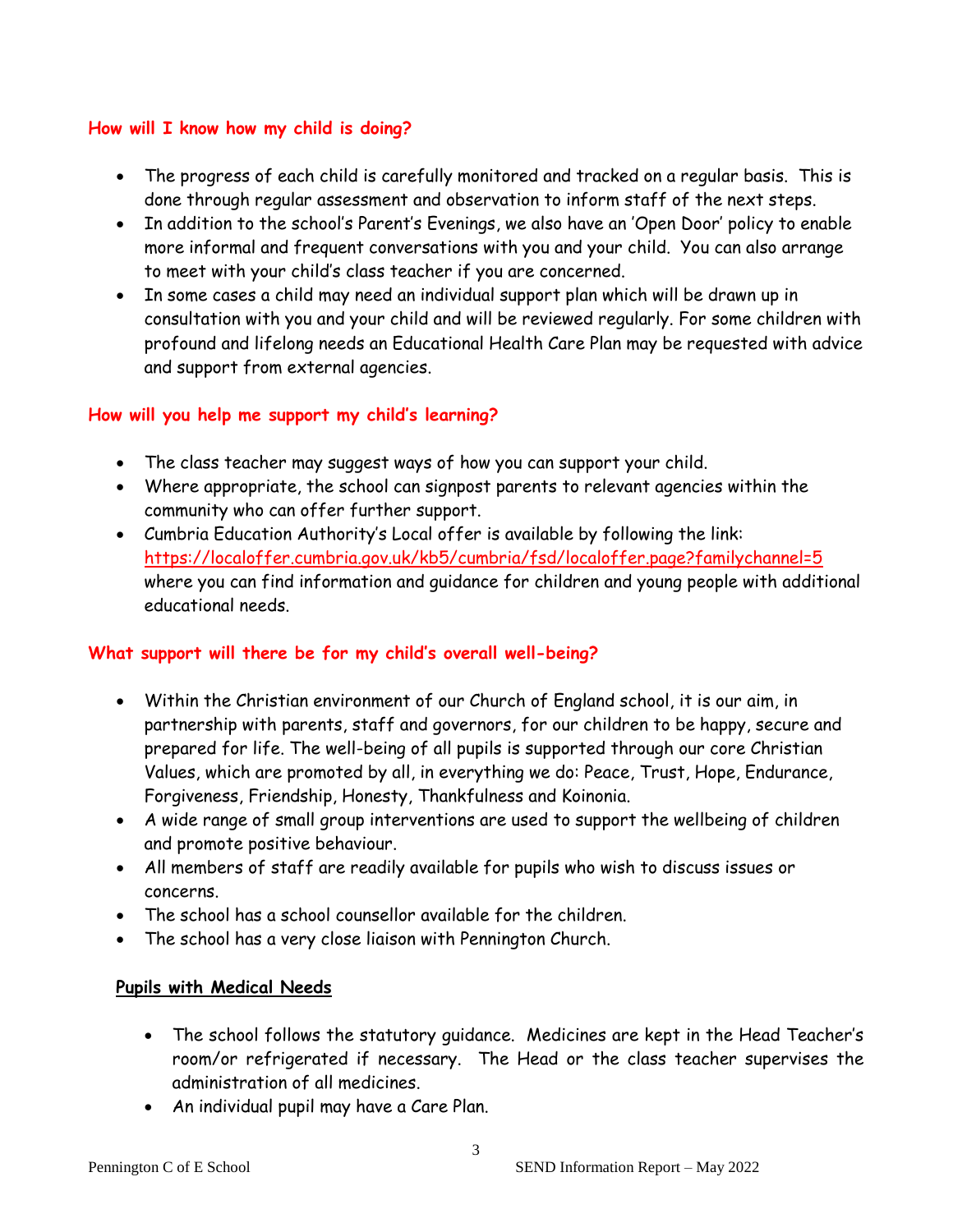• Staff members have received training in dealing with pupils with diabetes and asthma, as well as, Basic First Aid training.

#### **What training is the staff receiving (or have completed) to support children with SEND and what specialist services and expertise are available or accessed by the school?**

The school staff has a wealth of experience and expertise in many areas. They share expertise through collaborative training as well as accessing local and national training. Individual staff development needs are identified and met as part of the formal appraisal process.

- This includes those trained in Reading Intervention, Maths Recovery, Autism and Early Literacy Support. Two members of staff hold the Advanced Certificate of Specific Learning Difficulties.
- Our Deputy Head and EYFS Teacher have completed a course dealing with Grief Counselling.
- Individual staff development needs are identified and met as required and as part of our performance management processes.
- We also have access to many outside agencies such as: school nurse, Child and Adolescent Mental Health Service, Barnado's, educational psychologists, specialist advisory teachers in areas of learning difficulty and speech/language and occupational health therapists

## **How accessible is the school environment?**

As a school we are happy to discuss individual access requirements.

Facilities present include:

- All buildings have one wheelchair access door.
- 2 Toilets adapted to meet the needs of pupils with disabilities.

# **How will the school prepare and support my child when joining Pennington Church of England School or transferring to a new school?**

Many strategies are in place to make this transition as smooth as possible.

These include:

- Close liaison with the Nursery and Secondary Schools
- Discussion between schools and staff.
- EYFS teacher regularly visits nursery and the nursery children visit the school. A 'Teddy Bears' picnic is held annually. There are Open Days and an Open Evening for new parents.
- Open days for all parents are also held.
- Transition meetings are held between the Year 6 teacher, SENCo and SENCo's of all the receiving catchment area Secondary Schools.
- Year 5 and Year 6 visits to the catchment area Secondary Schools.